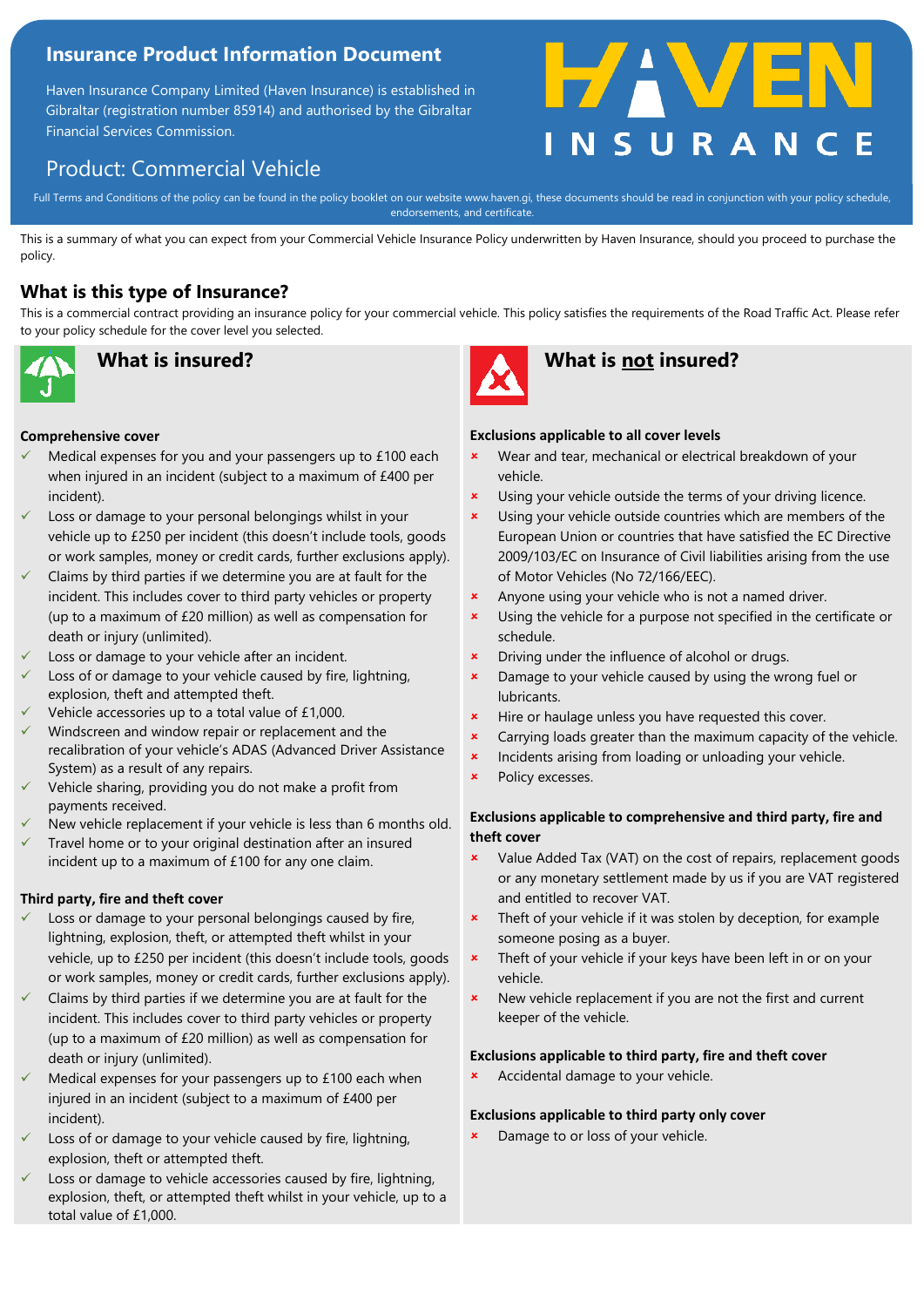- Vehicle sharing, providing you do not make a profit from payments received.
- Windscreen and window repair or replacement and the recalibration
	- of your vehicle's ADAS (Advanced Driver Assistance System) as a result of any repairs if you have chosen this cover.
- New vehicle replacement if your vehicle is less than 6 months old.
- Travel home or to your original destination after an insured incident up to a maximum of £100 for any one claim.

### **Third party only cover**

- Claims by third parties if we determine you are at fault for the incident. This includes cover to third party vehicles or property (up to a maximum of £20 million) as well as compensation for death or injury (unlimited).
- Medical expenses for your passengers up to £100 each when injured in an incident (subject to a maximum of £400 per incident).
- You will be covered by this insurance for vehicle sharing, providing you do not make a profit from payments received.



## **Where am I covered?**

#### **Comprehensive and third party, fire and theft cover**

- If you have selected comprehensive or third party, fire and theft cover for your vehicle, you have the selected cover for your vehicle within Great Britain, Northern Ireland, Isle of Man and the Channel Islands.
- ✓ You can also use your vehicle abroad with the minimum cover required by law within the European Union or countries that have satisfied the EC Directive 2009/103/EC. Subject to an additional premium you may be able to use your vehicle abroad with the same level of cover you have in the UK for up to 31 days. You will only be covered for social, domestic and pleasure use while abroad.

### **Third party only cover**

- You have third party cover for your vehicle within Great Britain, Northern Ireland, Isle of Man and the Channel Islands.
- ✓ You can also use your vehicle abroad with the minimum cover required by law within the European Union or countries that have satisfied the EC Directive 2009/103/EC. You will only be covered for social, domestic and pleasure use while abroad.



## **What are my obligations?**

#### **Before cover starts**

- Disclose all facts accurately and in full.
- Let us know if you have any medical conditions disclosable to the DVLA.
- Ensure the cover offered is right for you and take note of any significant or unusual policy conditions or exclusions.

### **Once you have purchased the policy**

- Check your certificate and schedule are correct, paying particular attention to the vehicle registration number, the class of use and the drivers listed as insured.
- Provide a copy of your driving licence or your licence summary check code and any other documents requested to validate your policy.

### **During the policy**

- Let us know if you make any changes that may affect the policy, this could include your name, address or occupation, the class of use you require the vehicle for, a change in your business description or the vehicle insured, or any modifications to the vehicle insured.
- Take reasonable steps to protect your vehicle and ensure it's kept in a roadworthy condition with an up to date MOT and valid vehicle tax.

### **In the event of a claim**

- Never admit liability at the scene.
- Once you are in a safe position, exchange contact details with everyone involved including witnesses, and take note of



## **Are there any restrictions on cover?**

- You are only covered for the class of use stated in your policy schedule.
- The maximum no claims bonus we accept is 5 years.